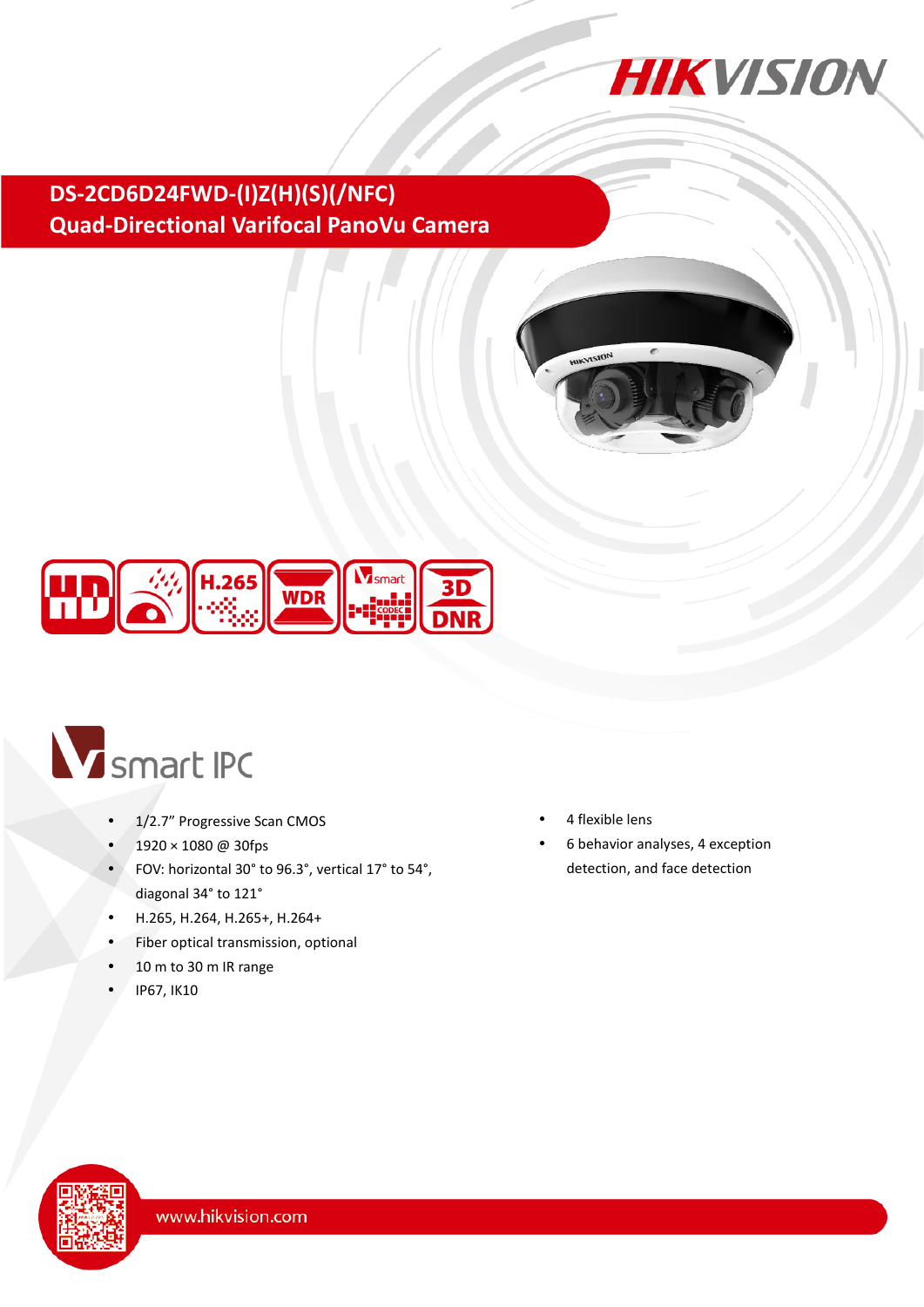

# **Specifications**

Y

| Camera                      |              |                                                                                                                                                              |  |  |
|-----------------------------|--------------|--------------------------------------------------------------------------------------------------------------------------------------------------------------|--|--|
| Image Sensor                |              | 1/2.7" Progressive Scan CMOS                                                                                                                                 |  |  |
| Min. Illumination           |              | Color: 0.006 Lux @ (F1.2, AGC ON), 0.01 Lux @ (F1.6, AGC ON)<br>B/W: 0.002 Lux @ (F1.2, AGC ON); 0.003 Lux @ (F1.6, AGC ON)<br>0 Lux with IR on              |  |  |
| Shutter Speed               |              | $1 s - 1/100,000 s$                                                                                                                                          |  |  |
| Auto-iris                   |              | No                                                                                                                                                           |  |  |
| Day & Night                 |              | IR Cut Filter                                                                                                                                                |  |  |
| Digital Noise Reduction     |              | 3D DNR                                                                                                                                                       |  |  |
| <b>WDR</b>                  |              | 120 dB                                                                                                                                                       |  |  |
| 3-Axis Adjustment           |              | Four flexible lens in one track, slide range: -180° to 180°, tilt: 0° to 135°, rotate: 0° to 355°                                                            |  |  |
| Lens                        |              |                                                                                                                                                              |  |  |
| Focal length                |              | 2.8mm to 12mm                                                                                                                                                |  |  |
| Aperture                    |              | F <sub>1.6</sub>                                                                                                                                             |  |  |
|                             |              | Horizontal field of view: 30° to 96.3°                                                                                                                       |  |  |
| <b>FOV</b>                  |              | Vertical field of view: 17° to 54°                                                                                                                           |  |  |
|                             |              | Diagonal field of view: 34° to 121°                                                                                                                          |  |  |
| Lens Mount<br>$\Phi$ 14     |              |                                                                                                                                                              |  |  |
| <b>IR</b>                   |              |                                                                                                                                                              |  |  |
| IR Range                    |              | 10 m to 30 m                                                                                                                                                 |  |  |
| Wavelength                  |              | 850 nm                                                                                                                                                       |  |  |
| <b>Compression Standard</b> |              |                                                                                                                                                              |  |  |
| Video Compression           |              | Main stream: H.265+/H.265/H.264+/H.264<br>Sub stream: H.265/H.264/MJPEG<br>Third stream: H.265/H.264                                                         |  |  |
| H.264 Type                  |              | Baseline Profile/Main Profile/High Profile                                                                                                                   |  |  |
| $H.264+$                    |              | Support                                                                                                                                                      |  |  |
| H.265 Type                  |              | Main Profile                                                                                                                                                 |  |  |
| $H.265+$                    |              | Support                                                                                                                                                      |  |  |
| Video Bit Rate              |              | 32 Kbps to 16 Mbps                                                                                                                                           |  |  |
| <b>Audio Compression</b>    |              | G.711/G.722.1/G.726/MP2L2/PCM/AAC                                                                                                                            |  |  |
| Audio Bit Rate              |              | 64Kbps(G.711)/16Kbps(G.722.1)/16Kbps(G.726)/32-192Kbps(MP2L2)/16-64Kbps(AAC)                                                                                 |  |  |
| <b>Smart Feature-set</b>    |              |                                                                                                                                                              |  |  |
| <b>Behavior Analysis</b>    |              | Line crossing detection, intrusion detection, region entrance detection, region exiting detection,<br>unattended baggage detection, object removal detection |  |  |
| <b>Exception Detection</b>  |              | Audio exception detection, scene change detection, defocus detection                                                                                         |  |  |
| <b>Face Detection</b>       |              | Yes                                                                                                                                                          |  |  |
| Region of Interest          |              | Support 4 fixed region for each stream                                                                                                                       |  |  |
| <b>Image</b>                |              |                                                                                                                                                              |  |  |
| Max. Resolution             |              | $1920 \times 1080$                                                                                                                                           |  |  |
| Original Image              | Main stream  | 50Hz: 25fps (1920 × 1080, 1280 × 960, 1280 × 720)<br>60Hz: 30fps (1920 × 1080, 1280 × 960, 1280 × 720)                                                       |  |  |
|                             | Sub-stream   | 50Hz: 25fps (704 × 576, 640 × 480)<br>60Hz: 30fps (704 × 480, 640 × 480)                                                                                     |  |  |
|                             | Third stream | 50Hz: 25fps (1920 × 1080, 1280 × 960, 1280 × 720, 704 × 576, 640 × 480)                                                                                      |  |  |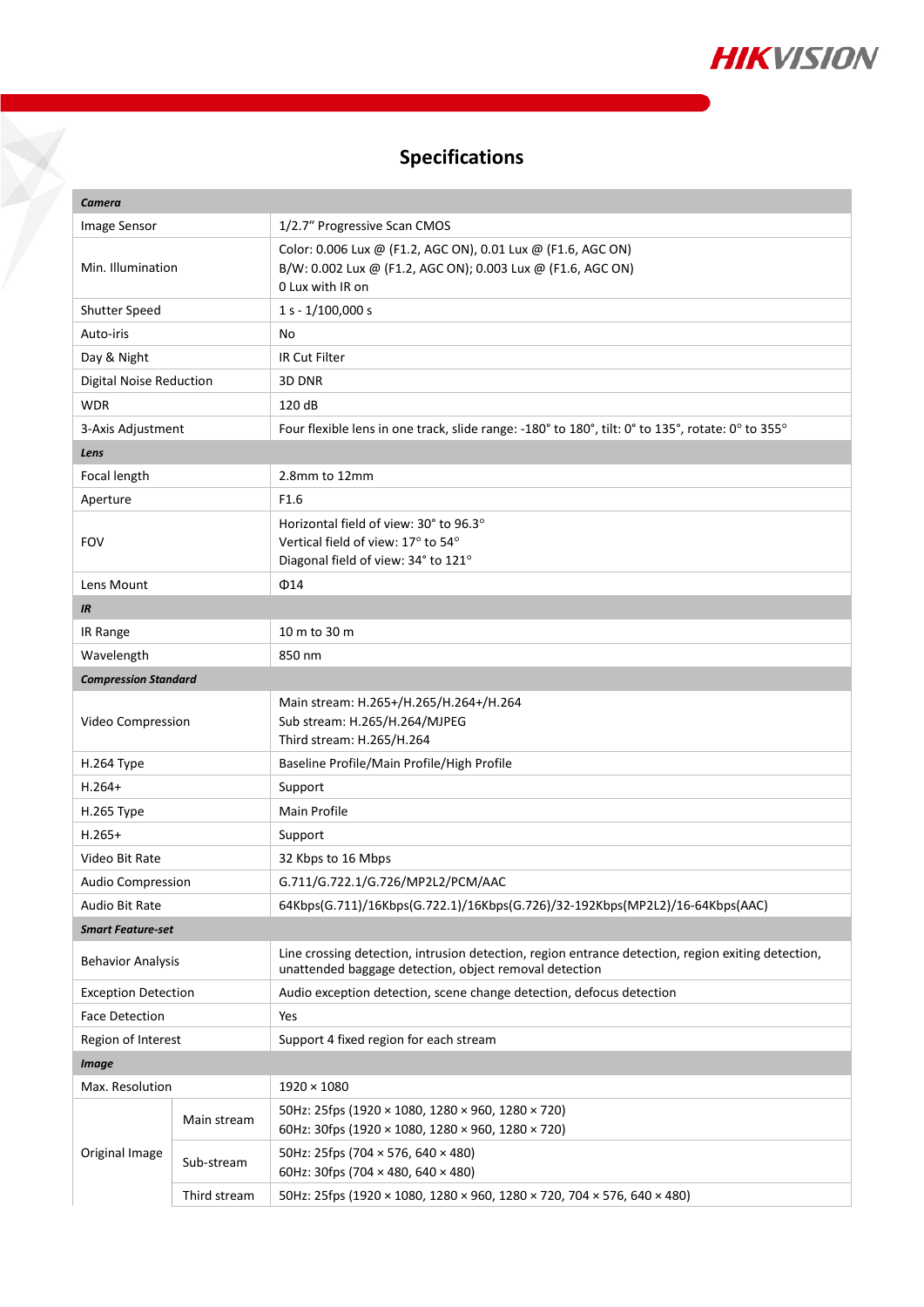

|                                    | 60Hz: 30fps (1920 × 1080, 1280 × 960, 1280 × 720, 704 × 480, 640 × 480)                                                                                                                                                 |
|------------------------------------|-------------------------------------------------------------------------------------------------------------------------------------------------------------------------------------------------------------------------|
| Image Enhancement                  | BLC, 3D DNR, EIS                                                                                                                                                                                                        |
| <b>Image Setting</b>               | Rotate mode, saturation, brightness, contrast, sharpness, and white balance are adjustable by<br>client software or web browser                                                                                         |
| <b>SVC</b>                         | H.264 Support                                                                                                                                                                                                           |
| Day/Night Switch                   | Day/Night/Auto/Schedule/Triggered by Alarm In (-S)                                                                                                                                                                      |
| Picture Overlay                    | LOGO picture can be overlaid on video with $128 \times 128$ 24bit bmp format                                                                                                                                            |
| <b>Network</b>                     |                                                                                                                                                                                                                         |
| Network Storage                    | Support Micro SD/SDHC/SDXC card (128G), local storage and NAS (NFS, SMB/CIFS), ANR                                                                                                                                      |
| Alarm Trigger                      | Motion detection, video tampering alarm, network disconnected, IP address conflict, illegal login,<br>HDD full, HDD error                                                                                               |
| Protocols                          | TCP/IP, ICMP, HTTP, HTTPS, FTP, DHCP, DNS, DDNS, RTP, RTSP, RTCP, PPPOE, NTP, UPnP, SMTP, SNMP,<br>IGMP, 802.1X, QoS, IPv6, UDP                                                                                         |
| <b>General Function</b>            | One-key reset, anti-flicker, mirror, heartbeat, password protection, privacy mask, watermark, IP<br>address filter                                                                                                      |
| API                                | ONVIF (PROFILE S, PROFILE G), ISAPI                                                                                                                                                                                     |
| Simultaneous Live View             | Up to 20 channels                                                                                                                                                                                                       |
| User/Host                          | Up to 32 users<br>3 levels: Administrator, Operator and User                                                                                                                                                            |
| Client                             | iVMS-4200                                                                                                                                                                                                               |
| Web Browser                        | IE8+, Chrome31-44, Firefox 30.0 - 51                                                                                                                                                                                    |
| <b>Interface</b>                   |                                                                                                                                                                                                                         |
| Audio (-S)                         | 1-ch 3.5 mm input (line in/Mic in), 1-ch 3.5mm output, dual-track, stereo                                                                                                                                               |
| <b>Communication Interface</b>     | 1 RJ45 10M/100M/1000M Ethernet port<br>1 RS-485 interface (-S)<br>1 1000M FC fiber optical interface (-/NFC)                                                                                                            |
| Alarm (-S)                         | 2 input, 2 output (up to 24 VD, 1A or 110 VAC, 500mA)                                                                                                                                                                   |
| On-board storage                   | Built-in Micro SD/SDHC/SDXC slot, up to 128 GB                                                                                                                                                                          |
| <b>Reset Button</b>                | Yes                                                                                                                                                                                                                     |
| <b>Audio</b>                       |                                                                                                                                                                                                                         |
| <b>Environment Noise Filtering</b> | Support                                                                                                                                                                                                                 |
| Audio Sampling Rate                | 8 kHz/16 kHz/32 kHz/44.1 kHz/48 kHz                                                                                                                                                                                     |
| <b>Fiber Optical</b>               |                                                                                                                                                                                                                         |
| Interface Type                     | FC interface                                                                                                                                                                                                            |
| Optical Type                       | Single mode, single fiber                                                                                                                                                                                               |
| Input/output Wavelength            | Tx1310nm/1.25G, Rx1550nm/1.25G                                                                                                                                                                                          |
| <b>Transmission Distance</b>       | 20 km                                                                                                                                                                                                                   |
| <b>General</b>                     |                                                                                                                                                                                                                         |
| <b>Operating Conditions</b>        | -30 °C to 60 °C (-22 °F to 140 °F). -H: -40 °C to 60 °C (-40 °F to 140 °F)<br>Humidity 95% or less (non-condensing)                                                                                                     |
| Power Supply                       | 12 VDC ± 20%, 24 VAC ± 20% (for customization), three-core terminal block,<br>-IZ, -IZHS/NFC: Hi-PoE: 42.5 VDC to 57 VDC, -Z: PoE (802.3at)                                                                             |
| Power Consumption and<br>Current   | 12 VDC ± 20%: max. 28 W/2.3 A<br>24 VAC $\pm$ 20%, max. 50 to 60 Hz/2.5 A (for customization)<br>-IZ, -IZHS/NFC: Hi-PoE: 42.5 VDC to 57 VDC, max. 34W/0.9 A to 0.6 A<br>-Z: PoE (802.3at): 42.5 VDC to 57 VDC, max. 17W |
| <b>Protection Level</b>            | IP67, IK10                                                                                                                                                                                                              |
| Material                           | Aluminum alloy, engineering plastics                                                                                                                                                                                    |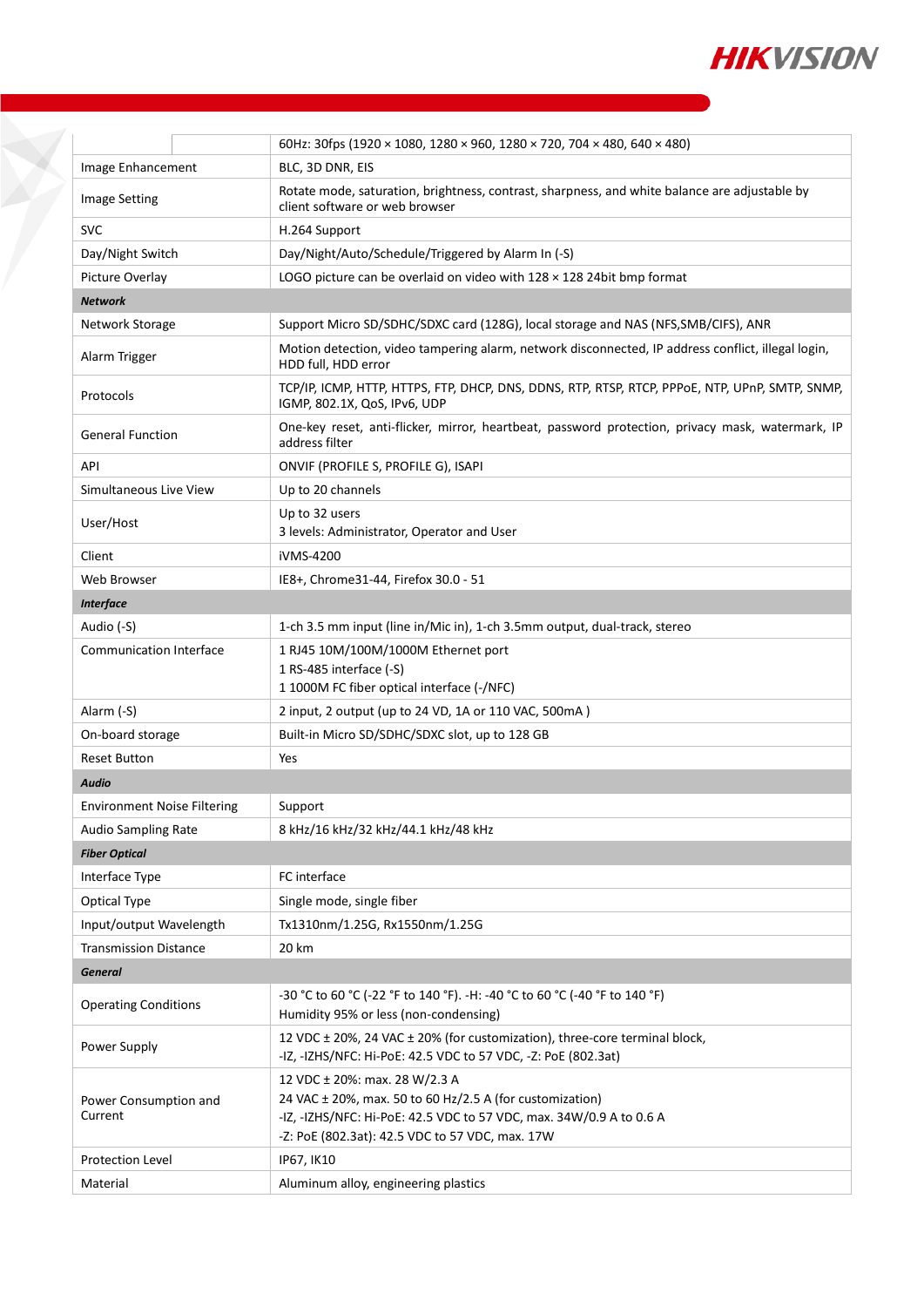

| Dimensions | Camera: $\emptyset$ 290 mm × 145.5 mm ( $\emptyset$ 11.42" × 5.73")<br>Package: 453 mm × 393 mm × 385 mm (17.8" × 15.47" × 15.16") |
|------------|------------------------------------------------------------------------------------------------------------------------------------|
| Weight     | Camera: Approx. 4.7 kg (10.3 lb.)<br>With package: Approx. 7.7 kg (16.8 lb.)                                                       |

*\*The VCA function can be enabled for any channel separately, or for both Camera 01 and Camera 03, or Camera 02 and Camera 04.*

### **Available Models**

DS-2CD6D24FWD-Z DS-2CD6D24FWD-IZ DS-2CD6D24FWD-IZHS/NFC

#### *-I: IR supported*

*-H: heater supported, start-up in -40°C*

*-S: 1 audio input (line in), 1 audio output, 2 alarm input and 2 alarm output, and 1 RS-485 interface*

*-/NFC: fiber optical transmission supported*

## **Dimensions**